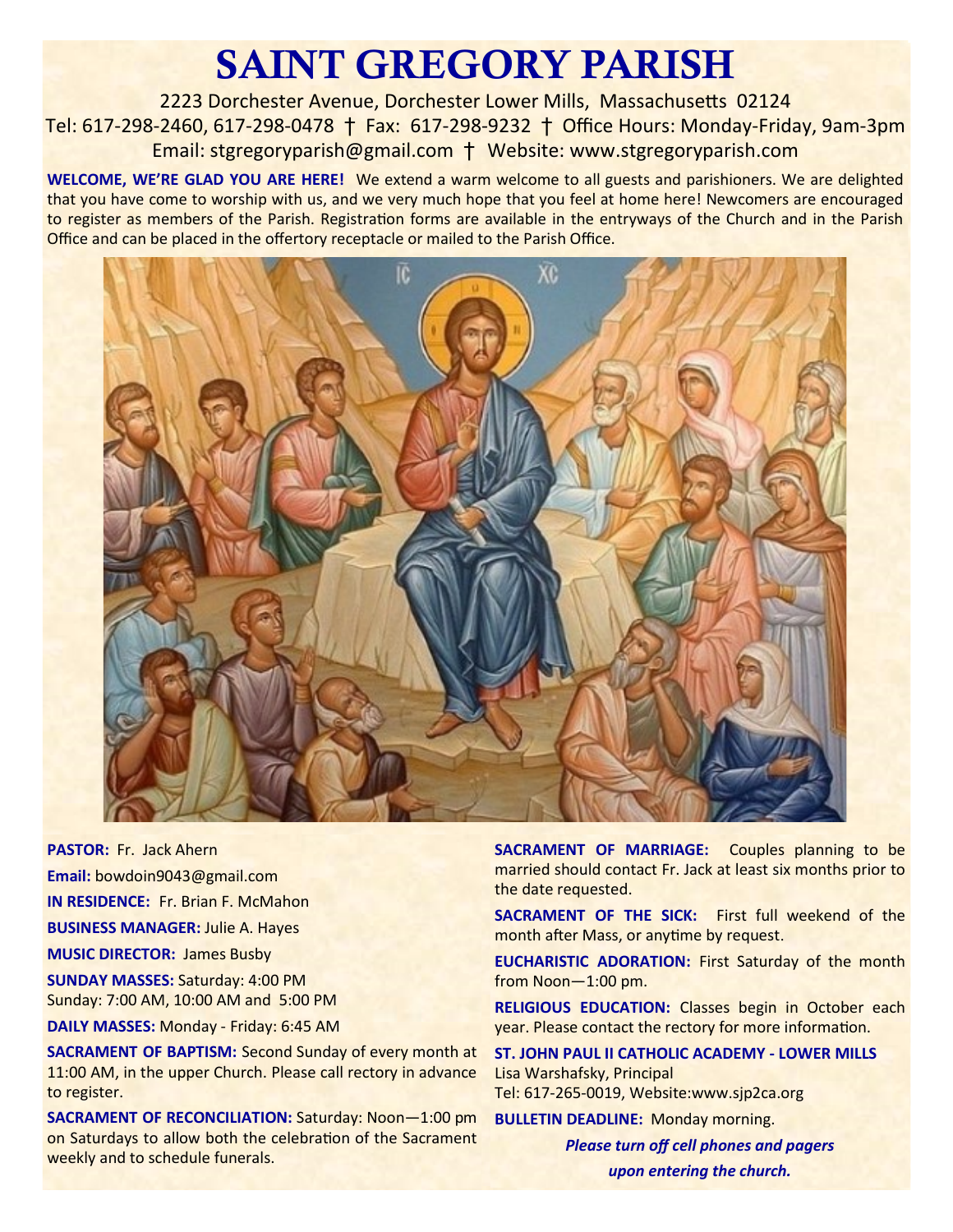



## **SATURDAY, FEBRUARY 19**

4:00 PM Paul Leary (3rd Anniversary) and Joan & F. Beirne Lovely (50th Wedding Anniversary/Memorial)

## **SUNDAY, FEBRUARY 20**

- 7:00 AM Anne Thu Huong (23rd Anniversary) 10:00 AM Matthew Roper (2nd Anniversary) and Jimmy Donovan (4th Anniversary) 5:00 PM John Dooley (3rd Anniversary) and
	- John R. Dooley (1st Anniversary)

## **MONDAY, FEBRUARY 21**

6:45 AM Dr. Peter Leahy (2nd Anniversary)

## **WEDNESDAY, FEBRUARY 23**

6:45 AM Parishioners of St. Gregory Parish

#### **FRIDAY, FEBRUARY 25**

6:45 AM Fr. Vin Doolan (1st Anniversary)

## **SATURDAY, FEBRUARY 26**

4:00 PM Francis Walsh (1st Anniversary)

## **SUNDAY, FEBRUARY 27**

7:00 AM John J. Mulvey, Sr. (Memorial) 10:00 AM Kevin O'Halloran (1st Anniversary) 5:00 PM Joseph Campisi (Month's Mind)

#### **Please keep in your prayers**

Please pray for Rev. John Lavin, C.Ss.R. and all those who have died recently, that they may rest in God's peace. Please also remember their families and friends.

**Offertory Collection—Sunday, February 13, 2022** *\$6,267.00 (includes online and mailed in giving) Utilities Collection: \$6,707.00 (includes online & mailed) Grand Annual to date: 49,205.00 (Goal: \$60,000.00)*

To give online go to stgregoryparish.com and click on the green button **"Get Started".** For help, call Julie at the rectory.

## **Utility Collection**

Thank you to everyone who supported the Utility Collection last week. As all of you know the cost of all things, including utilities, has skyrocketed beyond what you or we expected as we prepared our Household and Parish Budgets. Any and all assistance is appreciated, but I also know that many of you are hard pressed, and family comes first.



## **Pope Francis Offers 6 New Beatitudes to Practice**

In offering these new beatitudes, Pope Francis described the new situations that require energy and faith for today's Christians. Of those who practice them he said: "Surely they will receive from Him their merited reward."

The list of new beatitudes are:

1. "Blessed are those who remain faithful while enduring evils inflicted on them by others and forgive them from their heart.

2. "Blessed are those who look into the eyes of the abandoned and marginalized and show them their closeness.

3. "Blessed are those who see God in every person and strive to make others also discover him.

4. "Blessed are those who protect and care for our common home.

5. "Blessed are those who renounce their own comfort in order to help others.

6. "Blessed are those who pray and work for full communion between Christians."

#### **The Holy Father's Prayer Intention for February:**

We pray for religious sisters and consecrated women; thanking them for their mission and their courage; may they continue to find new responses to the challenges of our times.